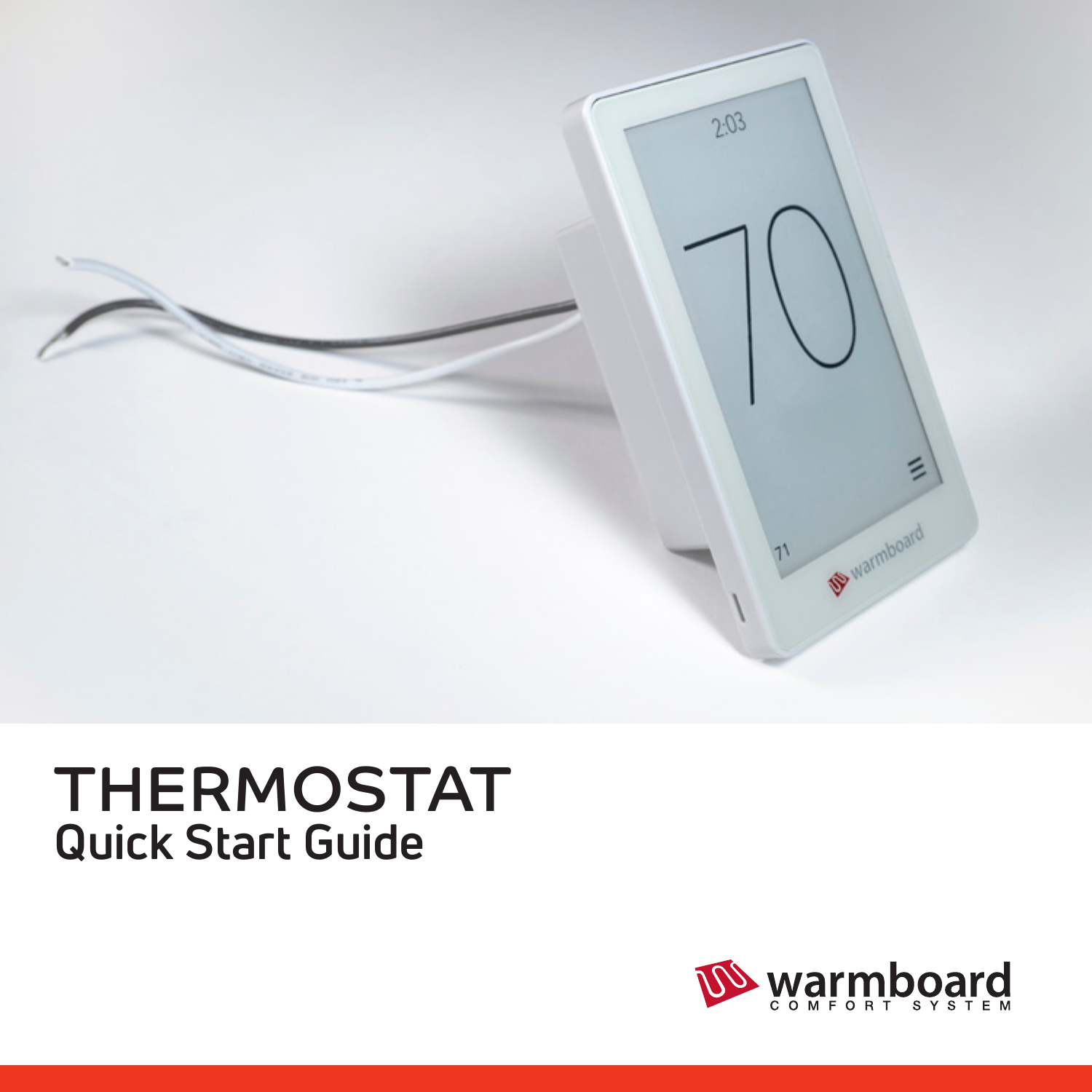Warmboard thermostats are an integral part of your Warmboard Comfort System and must be installed correctly to ensure the system operates properly. Follow these steps and refer to the complete WCS installation guide for additional information.

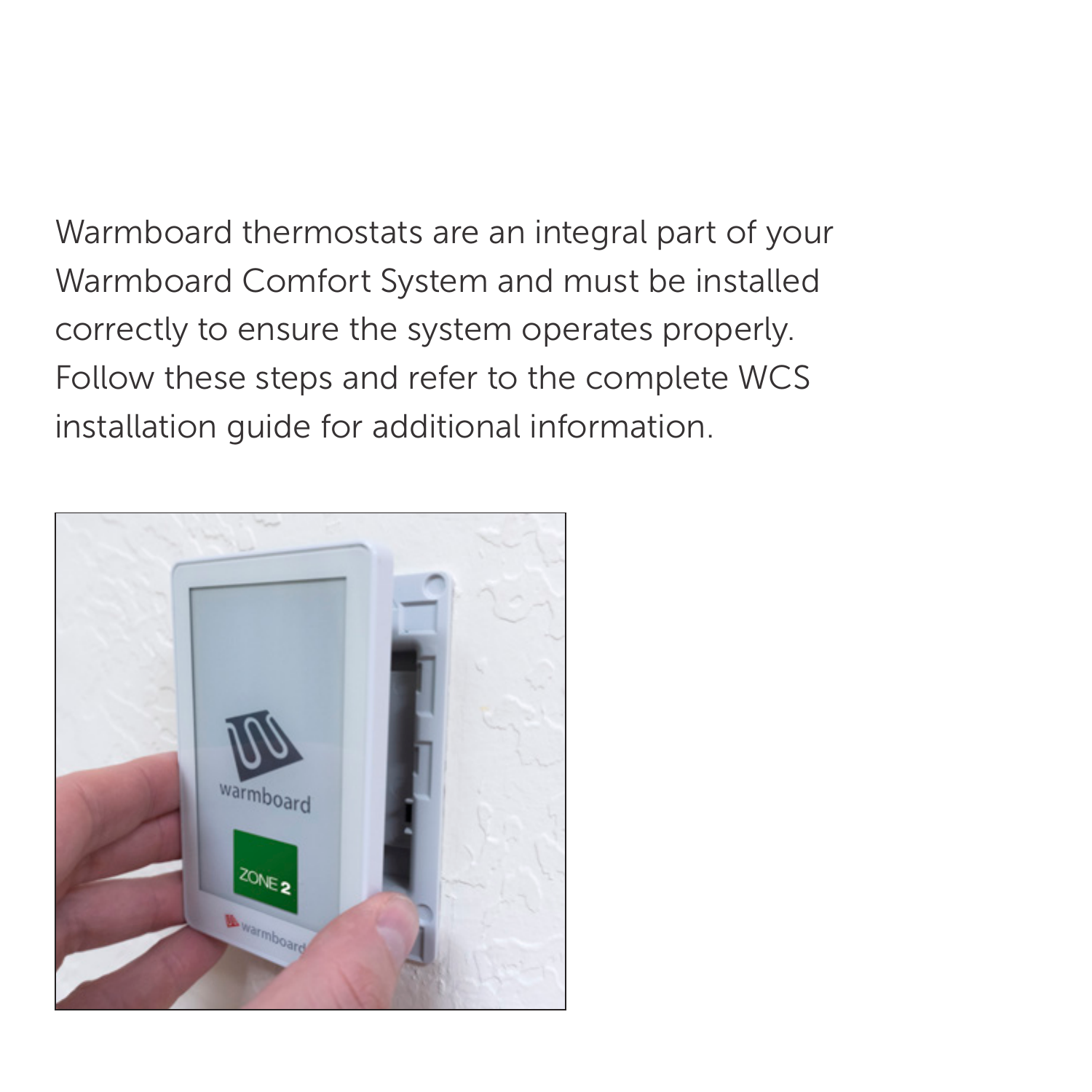Thermostats should be installed after texture and paint. Each thermostat snaps into a pre-wired J-Box (at least 18 cu. inches). Once the Warmboard thermostats are powered up, they communicate wirelessly, so no additional wiring is required.



Each thermostat is labeled by zone. Review the WCS Design Drawings to confirm where each thermostat should be installed. It is essential to install each thermostat into its proper location



Grip the sides of the thermostat with one hand, and with the other, separate the front and back pieces from each other



Wire the back of the thermostat into the J-Box, then fasten in place with the provided screws (arrows up)



Hold the front portion of the thermostat by the sides, then slide in and reconnect to the back portion of the thermostat